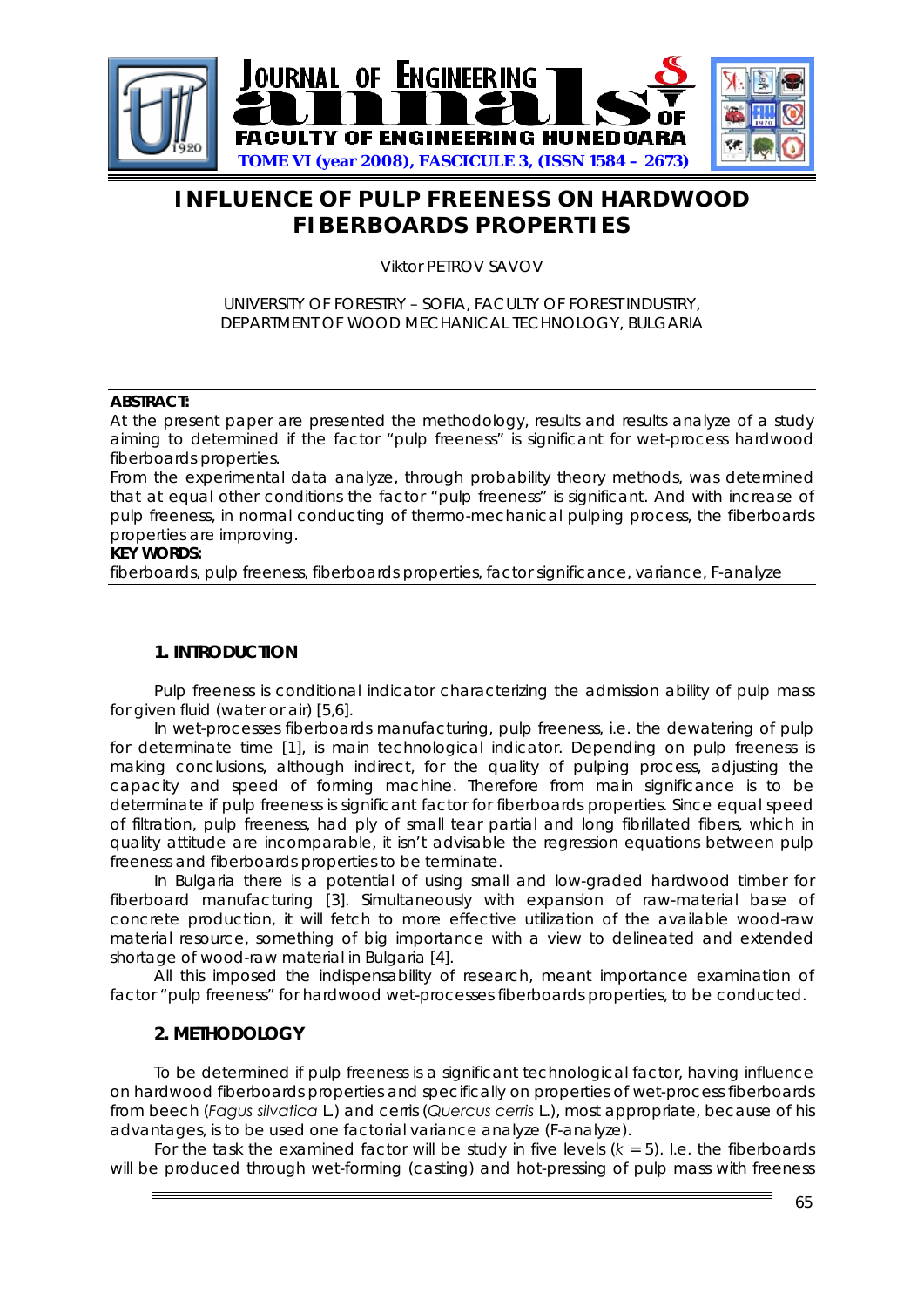



as follow: 1) 15 – 17 DS; 2) 18 – 20 DS; 3) 21 – 23 DS; 4) 25 – 27 DS; 5) 30 – 33 DS. For every level will be produced 10 (ten) fiberboards, i.e. number of trials for every level is *n* = 10.

Accordingly to other studies [4] and manufacture practices, as a resin will be used phenol-formaldehyde in quantity of 2,35% in relation to absolutely dry wood and to improve water resistant will be used wax in quantity of 1,65% in relation to absolutely dry wood.

The hot-pressing will be conducted in two-stage regiment, as follow: I stage duration – 30 s at maximum specific pressure 4,7 MPa (N/mm2); II stage duration 310 s at specific pressure 1,5 MPa; press closing time – 48 s, press opening time – 48 s; total duration of pressing cycle 436 s; pressing temperature – 200° C.

For the main fiberboard properties, according to European standards requirements, must be used follow symbols and dimensions: density – *ρ*, kg/m3; moister content – *H* %; bending strength *fm* N/mm2; and swelling in thickness after soaking in water for 24h – *Gt* %; and swelling of water – *A*, % [14]. The fiberboards properties must be determined according to the standardization requirements [7-13]. For every property should be determined as follow: average –  $\overline{x}$ , standard deviation  $S_x$ , probability factor  $V_x$ , average error  $m_x$  and significance probability (P value) *Px* [4].

In actual fact values of given property *xij* aren't equal to the average one at different factor levels  $\bar{x}_i$ , which from their side aren't equal to general average  $\bar{x}$ . This can be explaining due two reasons: 1) influence of the factor; 2) influence of accidental interference.

These two influences reflect on deviations sum of squares of control values from general average [4]:

$$
Q = \sum_{i=1}^{k} \sum_{j=1}^{n} (x_{ij} - \overline{x})^2
$$
 (1)

The sum *Q* is calling total or integral sum. It is divided into two constitutive: *Q = Q*1 *+ Qε*, where:

$$
Q_{1} = \sum_{i=1}^{k} \sum_{j=1}^{n} (\overline{x}_{i} - \overline{x})^{2}
$$
 (2)

and

$$
Q_{\varepsilon} = \sum_{i=1}^{k} \sum_{j=1}^{n} (x_{ij} - \overline{x}_i)^2
$$
 (3)

The sum  $Q_1$  is coherent to influence of factor, as it is determined from deviations of averages for different factor levels  $\bar{x}_i$  from general average  $\bar{x}$ . It is also called square sum of deviations between test groups.

The sum *Qε* is coherent to influence of accidental interferences, because is constituted from deviations of test values for different factor levels  $x_{ij}$  from their average  $\bar{x}_i$ .

The influence of the factor (pulp freeness) is compared to those of accidental interference, as it should be determined level of significance through variance rating by using F-distribution (Fisher distribution).

The ratio between square sums and degrees of freedom gives the variance rating:

$$
S_1^2 = \frac{Q_1}{v_1}
$$
 (4)

and

$$
S_{\varepsilon}^{2} = \frac{Q_{\varepsilon}}{v_{\varepsilon}}
$$
 (5)

The rating of  $S_1^2$  is coherent to influence of factor and the rating of  $S^2$  – whit the influence of accidental interferences. That is why verification of significance hypothesis is implemented by the following rules:  $S_1^2$  is coherent to influence of factor and the rating of  $S_\epsilon^2$ 

1. The  $S_1^2$  and  $S_2^2$  are determined;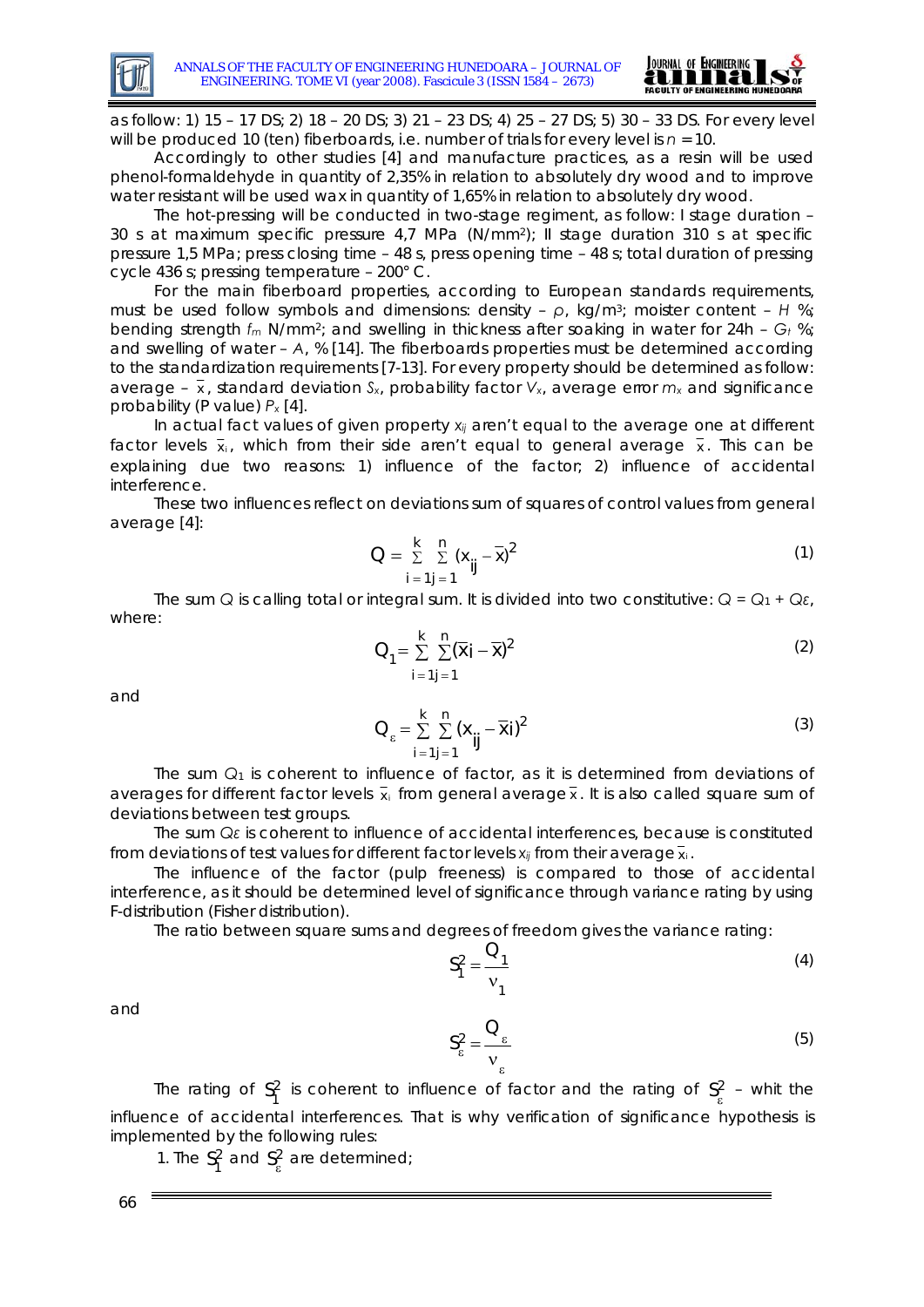



2. The degrees of freedom *ν*<sup>1</sup> *= k –* 1 = 5 – 1 = 4 and *νε* = *k*.(*n – 1*) = 5.9 = 45 are determined and vivificated by *ν = k.n –* 1 = 10.5 – 1 = 49 = 4 + 45 = *ν*1 + *νε*;

3. The variance ratio is determined:

$$
F = \frac{S_1^2}{S_\varepsilon^2} \tag{6}
$$

4. The level of significance is assigned (*q* = 0,05) and from tables of Fisher distribution is determined *F* (*q, ν*1*, νε*);

5 The one of follow conclusions is deduced:

¬ if *F* ≤ *F* (*q, ν*1*, νε*) the factor is insignificant;

 $\mathbf{\hat{F}}$  if  $F > F$  (*q, v*<sub>1</sub>, *v*<sub>ε</sub>) the factor is significant.

In first case the influence of factor, tell on  $S_1^2$  is commensurate or even less with the  $S_1^2$ 

influence of accidental interference determined by  $S^2_\varepsilon$ . Because of that it is considered that the influence of factor is insignificant

In second case the critical boundary *F* (*q, ν*1*, νε*) is exceeded, two influences are not commensurable, that is why conclusion of factor significance is correct.

For the purpose of the study – significance verification of factor "pulp freeness" – it will be conducted verification for the follow fiberboards properties: density, bending strength, swelling in thickness and as raw material will be used oak and cerris wood.

### **3. EXPERIMENTAL RESULTS**

In tabl.1 are given the determined data for oak fiberboards properties depending on pulp freeness.

| <b>Statistics</b>         | Pulp freeness |                                     |          |          |          |  |
|---------------------------|---------------|-------------------------------------|----------|----------|----------|--|
|                           | 15-17 DS      | 18-20 DS                            | 21-23 DS | 25-27 DS | 30-33 DS |  |
|                           |               | Bending strength, N/mm <sup>2</sup> |          |          |          |  |
| Ξ<br>$x_i$                | 15,9          | 22,2                                | 30,7     | 36,8     | 41,1     |  |
| $S_{x}$                   | 1,03          | 1,45                                | 2,0      | 2,42     | 2,48     |  |
| $\mathsf{V}_{\mathsf{x}}$ | 6,48          | 6,26                                | 6,1      | 2,37     | 2,8      |  |
| m <sub>x</sub>            | 0,33          | 0,46                                | 0,63     | 0,77     | 0,78     |  |
| $P_x$                     | 2,05          | 2,07                                | 2,06     | 2,08     | 1,91     |  |
|                           |               | Swelling of water, %                |          |          |          |  |
| $x_i$                     | 41,4          | 36,7                                | 28,4     | 22,9     | 18,7     |  |
| $\mathsf{S}\mathrm{x}$    | 2,42          | 2,23                                | 1,6      | 1,35     | 1,06     |  |
| $\mathsf{V}_{\mathsf{x}}$ | 5,85          | 6,08                                | 5,63     | 5,9      | 5,67     |  |
| m <sub>x</sub>            | 0,77          | 0,71                                | 0,51     | 0,43     | 0,34     |  |
| $P_{x}$                   | 1,85          | 1,92                                | 1,78     | 1,86     | 1,79     |  |
|                           |               | Swelling in thickness, %            |          |          |          |  |
| =<br>$\mathcal{X}_i$      | 34,4          | 28,6                                | 20,6     | 18,2     | 15,0     |  |
| $S_{x}$                   | 2,0           | 1,7                                 | 1.05     | 1.03     | 1,33     |  |
| $\mathsf{V}_{\mathsf{x}}$ | 5.81          | 5,94                                | 5,10     | 5,66     | 8,87     |  |
| m <sub>x</sub>            | 0,63          | 0,54                                | 0,33     | 0,33     | 0,42     |  |
| $P_{\rm x}$               | 1,84          | 1,88                                | 1,61     | 1,79     | 2,80     |  |
|                           |               | Density, kg/m <sup>3</sup>          |          |          |          |  |
| $=$<br>$x_i$              | 812           | 872                                 | 920      | 979      | 1021     |  |
| $S_{x}$                   | 10,0          | 12,3                                | 14,6     | 16,8     | 16,7     |  |
| $\mathsf{V}_{\mathsf{x}}$ | 1,23          | 1,41                                | 1,59     | 1,72     | 1,64     |  |
| m <sub>x</sub>            | 3,16          | 3,89                                | 4,62     | 5,31     | 5,28     |  |
| $P_{x}$                   | 0,39          | 0,45                                | 0,50     | 0,54     | 0,52     |  |

TABLE 1. Alternation of oak fiberboards properties in relation of pulp freeness

In tabl.2 are given the determined data for cerris fiberboards properties depending on pulp freeness.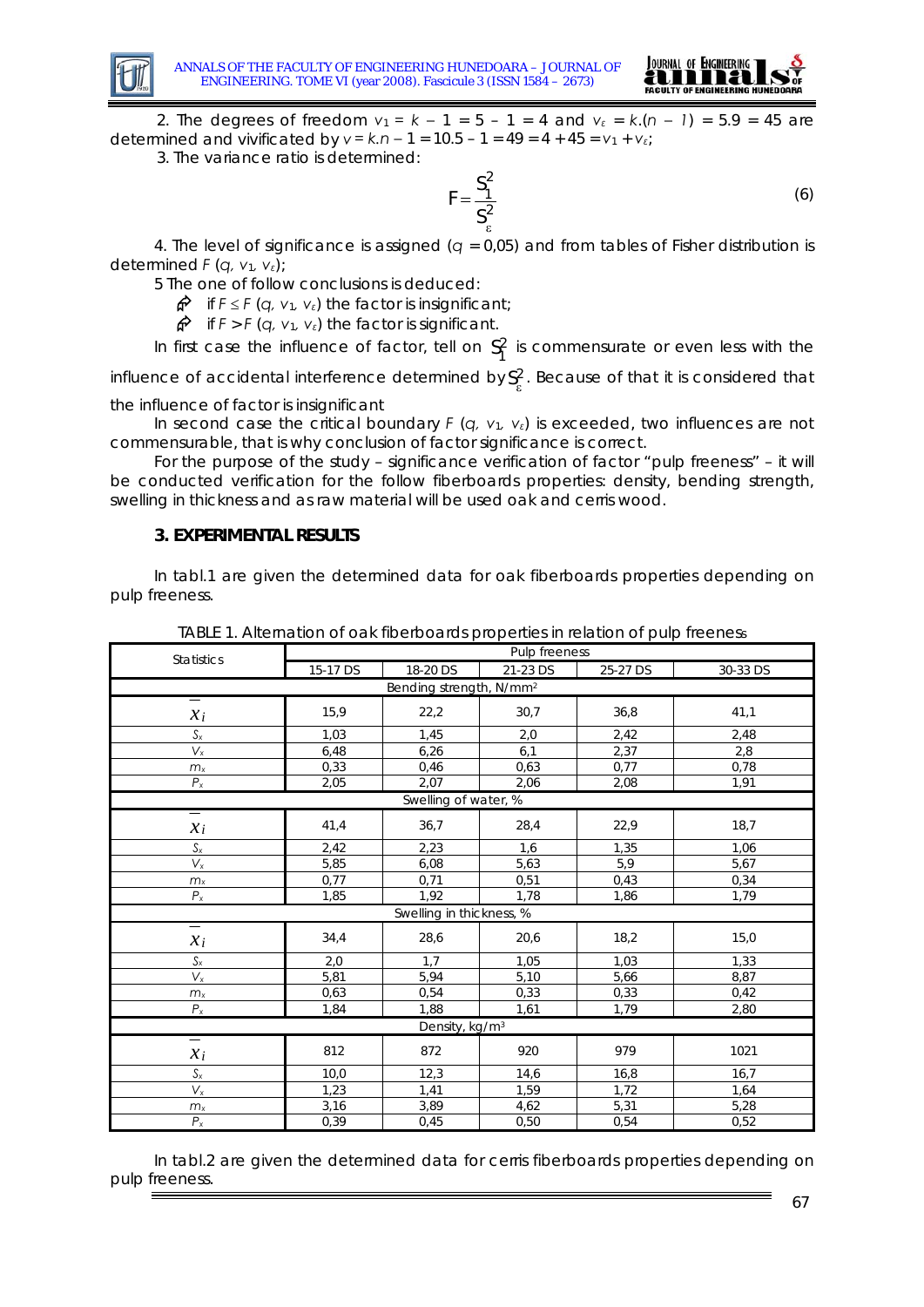



| <b>Statistics</b>                   | Pulp freeness |          |          |          |          |  |  |  |
|-------------------------------------|---------------|----------|----------|----------|----------|--|--|--|
|                                     | 15-17 DS      | 18-20 DS | 21-23 DS | 25-27 DS | 30-33 DS |  |  |  |
| Bending strenght, N/mm <sup>2</sup> |               |          |          |          |          |  |  |  |
| I<br>$x_i$                          | 17,7          | 22,3     | 30,4     | 38,5     | 43,1     |  |  |  |
| $\mathsf{S}\mathrm{x}$              | 1,28          | 1,34     | 1,69     | 2,12     | 2,44     |  |  |  |
| $V_{x}$                             | 7,23          | 6,0      | 5,56     | 5,51     | 5,66     |  |  |  |
| m <sub>x</sub>                      | 0,41          | 0,42     | 0,53     | 0,67     | 0,77     |  |  |  |
| $P_{x}$                             | 2,29          | 1,90     | 1,76     | 1,74     | 1,79     |  |  |  |
| Swelling of water, %                |               |          |          |          |          |  |  |  |
| Ξ<br>$x_i$                          | 43,2          | 38,4     | 30,7     | 22,3     | 19,0     |  |  |  |
| $S_{x}$                             | 2,37          | 2,42     | 1,93     | 1,58     | 1.01     |  |  |  |
| $\mathsf{V}_{\mathsf{x}}$           | 5,49          | 6,30     | 6,29     | 7,09     | 5,32     |  |  |  |
| m <sub>x</sub>                      | 0,75          | 0,77     | 0,61     | 0,50     | 0,32     |  |  |  |
| $P_{x}$                             | 1,73          | 1.99     | 1.99     | 2,24     | 1,68     |  |  |  |
| Swelling in thickness, %            |               |          |          |          |          |  |  |  |
| Ī<br>$xi$ i                         | 36,8          | 28,2     | 26,4     | 19,2     | 15,3     |  |  |  |
| $\mathsf{S}\mathrm{x}$              | 2,1           | 1,64     | 1,41     | 1,15     | 1,08     |  |  |  |
| $\mathsf{V}_{\mathsf{x}}$           | 5,71          | 5,82     | 5,34     | 6,0      | 7,06     |  |  |  |
| m <sub>x</sub>                      | 0,66          | 0,52     | 0,45     | 0,36     | 0,34     |  |  |  |
| $P_{x}$                             | 1,80          | 1,84     | 1,69     | 1,89     | 2,23     |  |  |  |
| Density, kg/m <sup>3</sup>          |               |          |          |          |          |  |  |  |
| $=$<br>$x_i$                        | 840           | 890      | 943      | 992      | 1124     |  |  |  |
| $S_{x}$                             | 14,2          | 18,3     | 20,7     | 18,9     | 22,9     |  |  |  |
| $\mathsf{V}_{\mathsf{x}}$           | 1.69          | 2,06     | 2,20     | 1,91     | 2,04     |  |  |  |
| $m_{x}$                             | 4,49          | 5,79     | 6,55     | 5,98     | 7,24     |  |  |  |
| $P_{\rm x}$                         | 0,53          | 0,65     | 0,70     | 0,60     | 0,65     |  |  |  |

#### TABLE 2. Alternation of cerris fiberboards properties in relation of pulp freeness

## **4. ANALYZE OF THE EXPERIMENTAL RESULTS**

In fig.1, 2, 3 and 4 are presented the alternation of fiberboards properties in relation of pulp freeness and wood species.



FIGURE1. Alternation of fiberboards density in relation of pulp freeness and wood species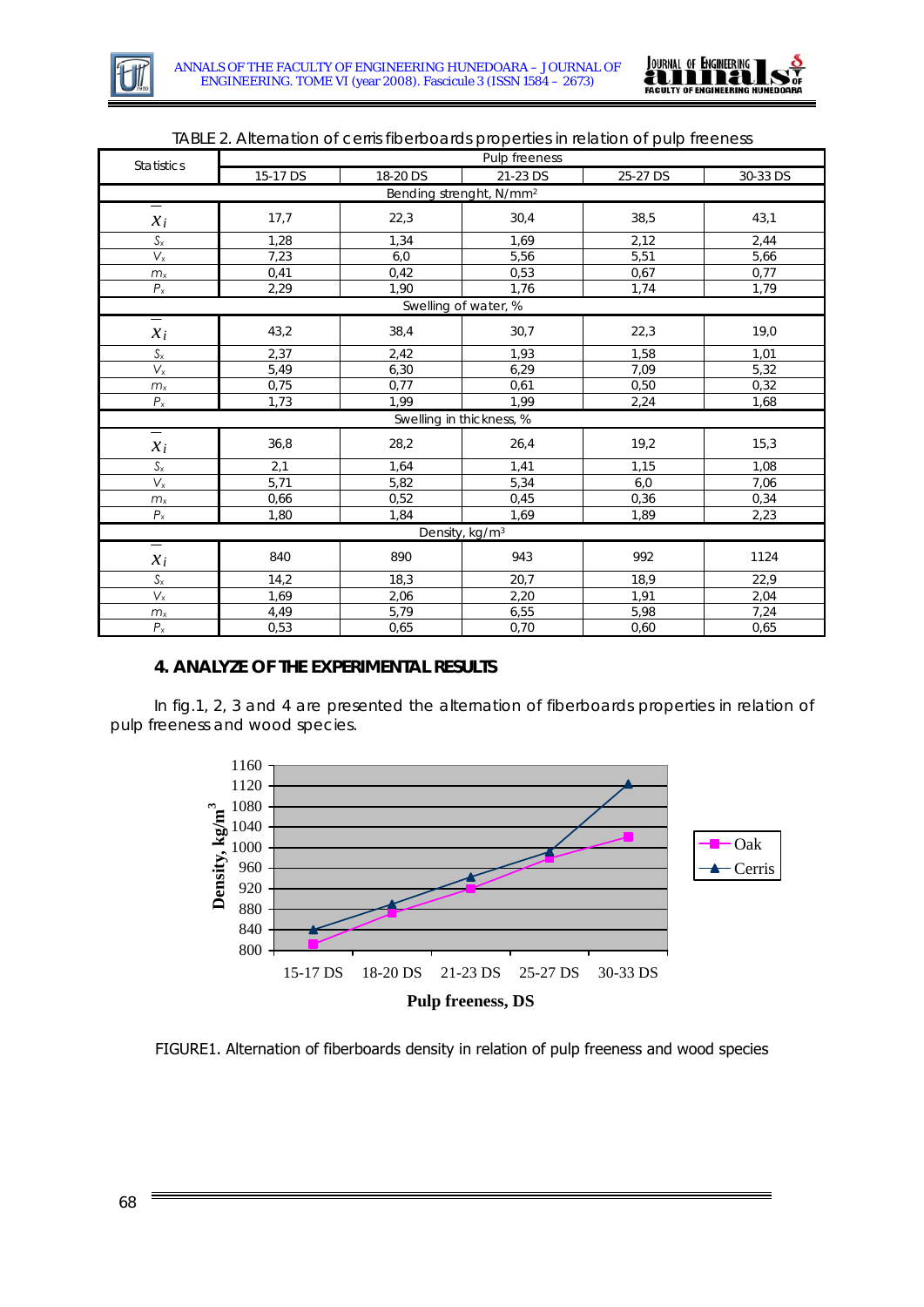

ANNALS OF THE FACULTY OF ENGINEERING HUNEDOARA – JOURNAL OF ENGINEERING. TOME VI (year 2008). Fascicule 3 (ISSN 1584 – 2673)





FIGURE2. Alternation of fiberboards bending strengths in relation of pulp freeness and wood species



FIGURE3. Alternation of fiberboards swelling of water in relation of pulp freeness and wood species





FIGURE4. Alternation of fiberboards swelling of thickness in relation of pulp freeness and wood species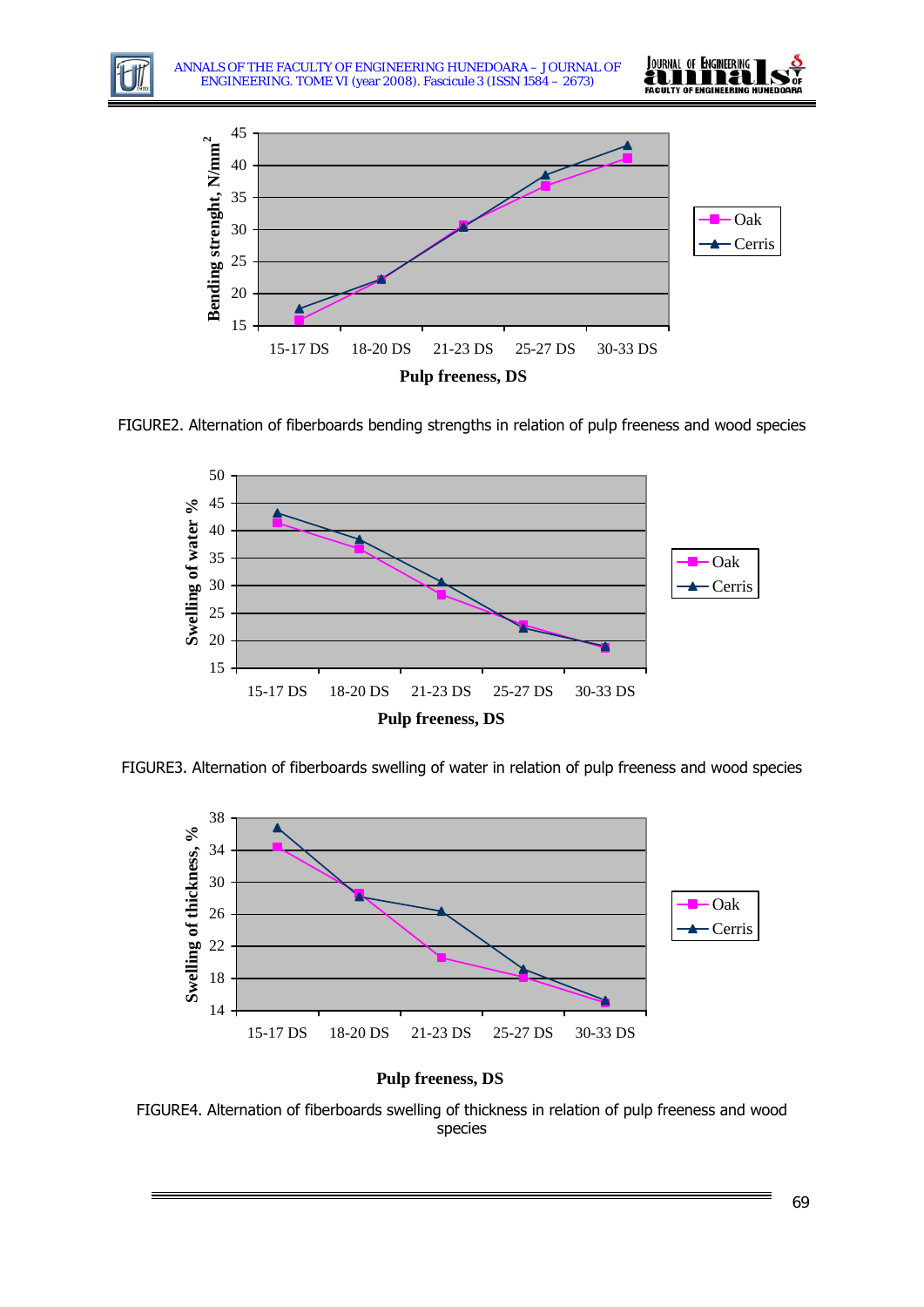

From the experimental results follow the conclusion that with increasing of pulp freeness the fiberboards properties are improving. I.e. the fiberboards density and bending strength are increasing; swelling of water and swelling of thickness are decreasing. This tendency is very clear after pulp freeness exceeds values of 21-23 DS.

The worst properties had fiberboards produced from pulp with freeness of 15-17 DS and the best ones produced from pulp with freeness of 30-33 DS.

The density at pulp freeness 30-33 DS is higher with 27,5% in oak fiberboards and with 33,8% in cerris fiberboards then ones of fiberboards produced from pulp with freeness of 15-17 DS. Respectively for the bending strength percentages are 158,5% and 143,5%. Swelling in thickness of oak fiberboards at pulp freeness 30-33 DS is lower with 129,3 and of cerris fiberboards with 140,5% from those produced of pulp with freeness 15-17 DS.

#### **4.1 Determination of significance in relation to fiberboards density**

### 1) At oak fiberboards

For the density of oak fiberboards –  $\bar{x}$  = 920,8 kg/m<sup>3</sup>.

$$
Q_{1} = \sum_{i=1}^{k} \sum_{j=1}^{n} (x_{i} - x_{j})^{2} = 27646.8 \qquad Q_{\epsilon} = \sum_{i=1}^{k} \sum_{j=1}^{n} (x_{ij} - x_{i})^{2} = 44605.44 \qquad (2.5)
$$
  

$$
S_{1}^{2} = \frac{Q_{1}}{v_{1}} = \frac{27646.8}{4} = 6911.7 \qquad S_{\epsilon}^{2} = \frac{Q_{\epsilon}}{v_{\epsilon}} = \frac{44605.44}{45} = 991.23 \qquad (3.5)
$$
  

$$
F = \frac{S_{1}^{2}}{S_{2}^{2}} = \frac{6911.7}{991.23} = 6.97 \qquad (5 \quad (0.05.4; 45) = 5.70 < F = 6.97.
$$

ε Therefore in relation of oak fiberboards density the factor "pulp freeness" is significant. 2) At cerris fiberboards

For the density of cerris fiberboards –  $\bar{x}$  = 957,8 kg/m<sup>3</sup>.

$$
Q_{1} = \sum_{i=1}^{k} \sum_{j=1}^{n} (x_{i} - x_{j})^{2} = 474484.8 \cdot Q_{\epsilon} = \sum_{i=1}^{k} \sum_{j=1}^{n} (x_{ij} - x_{i})^{2} = 81225 \cdot Z_{1} = \frac{Q_{1}}{v_{1}} = \frac{47484.8}{4} = 11871.2 \cdot S_{\epsilon}^{2} = \frac{Q_{\epsilon}}{v_{\epsilon}} = \frac{81225}{45} = 1805 \cdot Z_{\epsilon} = \frac{S_{1}^{2}}{S_{\epsilon}^{2}} = \frac{11871.2}{1805} = 6.58 \cdot Z_{\epsilon} = 5.70 \cdot Z = 6.58.
$$

Therefore in relation of cerris fiberboards density the factor "pulp freeness" is significant.

.

#### **4.2 Determination of significance in relation to fiberboards bending strength**  1) At oak fiberboards

For the bending strength of oak fiberboards -  $x = 29,34$  N/mm<sup>2</sup>

$$
Q_{1} = \sum_{i=1}^{k} \sum_{j=1}^{n} (x_{i} - \overline{x})^{2} = 427,41 \cdot Q_{\varepsilon} = \sum_{i=1}^{k} \sum_{j=1}^{n} (x_{ij} - \overline{x}_{i})^{2} = 791,86
$$
  

$$
S_{1}^{2} = \frac{Q_{1}}{V_{1}} = \frac{427,41}{4} = 106,85 \cdot S_{\varepsilon}^{2} = \frac{Q_{\varepsilon}}{V_{\varepsilon}} = \frac{791,96}{45} = 17,6
$$
  

$$
F = \frac{S_{1}^{2}}{S_{\varepsilon}^{2}} = \frac{106,85}{17,6} = 6,072 \cdot F \quad (0,05,4;45) = 5,70 < F = 6,072.
$$

Therefore in relation of oak fiberboards bending strength the factor "pulp freeness" is significant.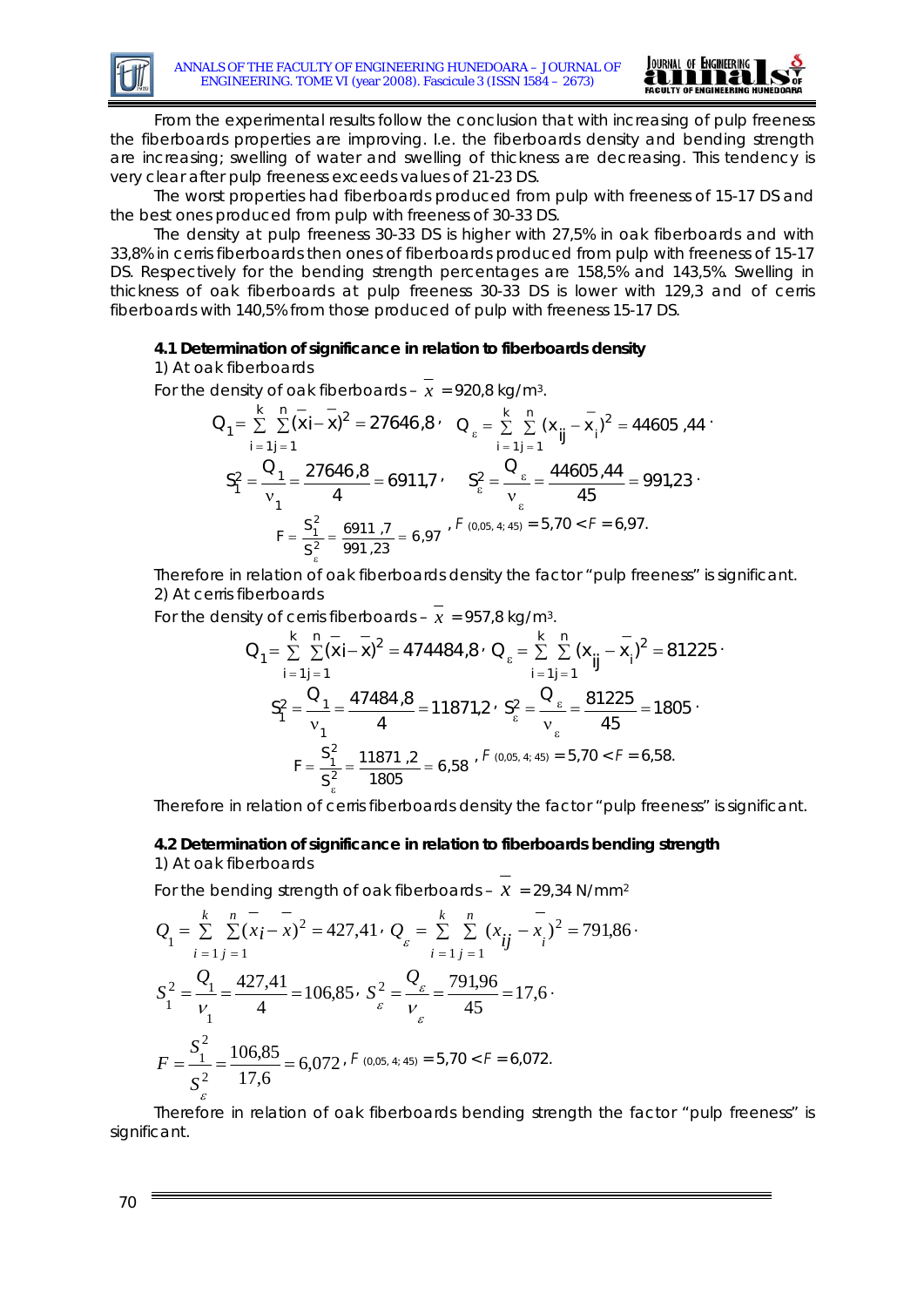

.

## 2) At cerris fiberboards

For the bending strength of cerris fiberboards –  $x = 30.4$  N/mm<sup>2</sup>.

$$
Q_{1} = \sum_{i=1}^{k} \sum_{j=1}^{n} (x_{i} - \overline{x})^{2} = 453.8 \cdot Q_{\epsilon} = \sum_{i=1}^{k} \sum_{j=1}^{n} (x_{ij} - \overline{x}_{i})^{2} = 708.1 \cdot \sum_{i=1}^{n} (x_{ij} - \overline{x}_{i})^{2} = 708.1 \cdot \sum_{i=1}^{n} (x_{ij} - \overline{x}_{i})^{2} = 708.1 \cdot \sum_{i=1}^{n} (x_{ij} - \overline{x}_{i})^{2} = 708.1 \cdot \sum_{i=1}^{n} (x_{ij} - \overline{x}_{i})^{2} = 708.1 \cdot \sum_{i=1}^{n} (x_{ij} - \overline{x}_{i})^{2} = 708.1 \cdot \sum_{i=1}^{n} (x_{ij} - \overline{x}_{i})^{2} = 708.1 \cdot \sum_{i=1}^{n} (x_{ij} - \overline{x}_{i})^{2} = 708.1 \cdot \sum_{i=1}^{n} (x_{ij} - \overline{x}_{i})^{2} = 708.1 \cdot \sum_{i=1}^{n} (x_{ij} - \overline{x}_{i})^{2} = 708.1 \cdot \sum_{i=1}^{n} (x_{ij} - \overline{x}_{i})^{2} = 708.1 \cdot \sum_{i=1}^{n} (x_{ij} - \overline{x}_{i})^{2} = 708.1 \cdot \sum_{i=1}^{n} (x_{ij} - \overline{x}_{i})^{2} = 708.1 \cdot \sum_{i=1}^{n} (x_{ij} - \overline{x}_{i})^{2} = 708.1 \cdot \sum_{i=1}^{n} (x_{ij} - \overline{x}_{i})^{2} = 708.1 \cdot \sum_{i=1}^{n} (x_{ij} - \overline{x}_{i})^{2} = 708.1 \cdot \sum_{i=1}^{n} (x_{ij} - \overline{x}_{i})^{2} = 708.1 \cdot \sum_{i=1}^{n} (x_{ij} - \overline{x}_{i})^{2} = 708.1 \cdot \sum_{i=1}^{n} (x_{ij} - \overline{x}_{i})^{2} = 708.1 \cdot \sum_{i=1}^{n} (x_{ij} - \overline{x}_{i})^{2} = 70
$$

Therefore in relation of cerris fiberboards bending strength the factor "pulp freeness" is significant.

## **4.3 Determination of significance in relation to fiberboards swelling in thickness**

1) At oak fiberboards

For the swelling in thickness of oak fiberboards –  $x = 23,36\%$ .

$$
Q_{1} = \sum_{i=1}^{k} \sum_{j=1}^{n} (x_{i} - x)^{2} = 253,472 \cdot Q_{\epsilon} = \sum_{i=1}^{k} \sum_{j=1}^{n} (x_{ij} - x_{i})^{2} = 454,97 \cdot Z_{1} = \frac{Q_{1}}{v_{1}} = \frac{253,4721}{4} = 63,368 \cdot S_{\epsilon}^{2} = \frac{Q_{\epsilon}}{v_{\epsilon}} = \frac{454,97}{45} = 10,11 \cdot Z_{\epsilon} = \frac{S_{1}^{2}}{S_{\epsilon}^{2}} = \frac{63,368}{10,11} = 6,27 \cdot Z_{\epsilon} = 5,70 < Z = 6,27.
$$

Therefore in relation of oak fiberboards swelling in thickness the factor "pulp freeness" is significant.

2) At cerris fiberboards

For the swelling in thickness of cerris fiberboards –  $x = 25.18\%$ .

$$
Q_{1} = \sum_{i=1}^{k} \sum_{j=1}^{n} (\overline{x}_{i} - \overline{x}_{j})^{2} = 279,008 \quad Q_{\epsilon} = \sum_{i=1}^{k} \sum_{j=1}^{n} (x_{ij} - \overline{x}_{i})^{2} = 490,18
$$
  

$$
S_{1}^{2} = \frac{Q_{1}}{v_{1}} = \frac{279,008}{4} = 69,752 \quad S_{\epsilon}^{2} = \frac{Q_{\epsilon}}{v_{\epsilon}} = \frac{490,18}{45} = 10,89
$$
  

$$
F = \frac{S_{1}^{2}}{S_{\epsilon}^{2}} = \frac{69,752}{10,89} = 6,40 \quad F \text{ (0,05, 4; 45)} = 5,70 < F = 6,40.
$$

Therefore in relation of cerris fiberboards swelling in thickness the factor "pulp freeness" is significant.

## **4.4 Conclusions**

- 1) With increase of pulp freeness the fiberboards properties are improving;
- 2) The improving of fiberboards properties is very clear after pulp freeness exceeds values of 21-23 DS;
- 3) At equal other conditions the factor "pulp freeness" is significant for wet-process oak fiberboards properties;
- 4) At equal other conditions the factor "pulp freeness" is significant for wet-process cerris fiberboards properties.

## **5. CONCLUSION**

From the experimental data analyze, through probability theory methods, was determined that at equal other conditions the factor "pulp freeness" is significant for wetprocess hardwood fiberboards properties. And with increase of pulp freeness the fiberboards properties are improving.